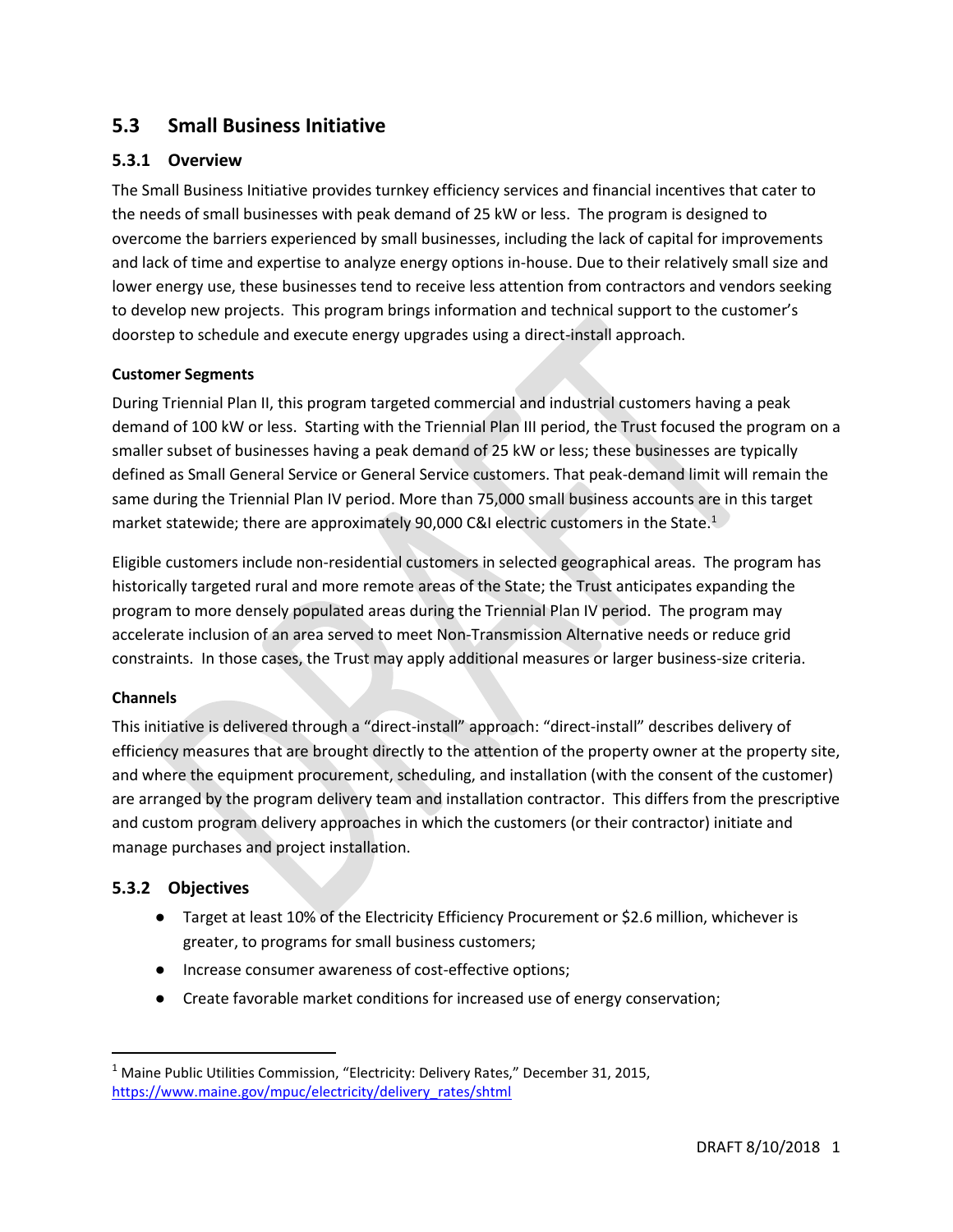- Reduce total energy costs for electricity consumers in the State by increasing the efficiency with which electricity or other fuels is consumed; and
- Maintain a cost-effective, strategic approach to deliver efficiency and conservation resources to Maine's small businesses.

## **5.3.3 Market Barriers**

- *Upfront costs*: Small businesses typically have limited access to capital, making it hard to invest in energy efficiency improvements that require a large, upfront payment. The increased price of the energy-efficient option is also a barrier.
- *Lack of information*: Few customers are familiar with high-efficiency choices: the program educates customers and takes the guesswork out of efficiency upgrades.
- *Lack of in-house capacity:* Few small businesses have the capacity to identify, manage, and install efficiency projects.
- *Small project size:* A small business may not have a large enough efficiency project to be viewed by a contractor as worth the time and expense of a sales call. This program incentivizes contractors to visit and market efficiency upgrades to small commercial customers by bundling the opportunity to do multiple projects at small businesses in targeted geographic areas.
- *Split incentives*: Sometimes the entity making decisions on energy conservation investments does not pay the energy bills, and therefore has little incentive to reduce them. For example, tenants in commercial rental properties may pay their own electric utility bills, but the building owner is in the position to purchase and install equipment. In cases where energy costs are included in rent, the renter does not always see the benefit from energy conservation.

## **5.3.4 Opportunity Analysis**

For Triennial Plan IV, the Trust examined the retrofit lighting opportunity in Maine's smallest businesses. The assessment also explored whether the direct-install method would be a good strategy for promoting non-lighting efficiency measures in this customer group.

## **Methodology**

As described in the C&I Prescriptive Program section, Efficiency Maine commissioned a study to assess the retrofit opportunity to improve lighting efficiency in Maine. The study provided an estimate of the cost-effective statewide opportunity and projections of program uptake during the Triennial Plan IV period. This statewide projection includes small, medium, and large businesses; this section and program focus only on the study findings that pertain to small businesses.

In addition to lighting savings opportunities, site assessments conducted at small businesses visited over the Triennial Plan III period indicate that there are also refrigeration and HVAC efficiency opportunities in Maine small businesses. Those findings, as well as the studies conducted on the entire C&I sector, are reflected in the C&I Prescriptive Program and Distributor Initiatives section.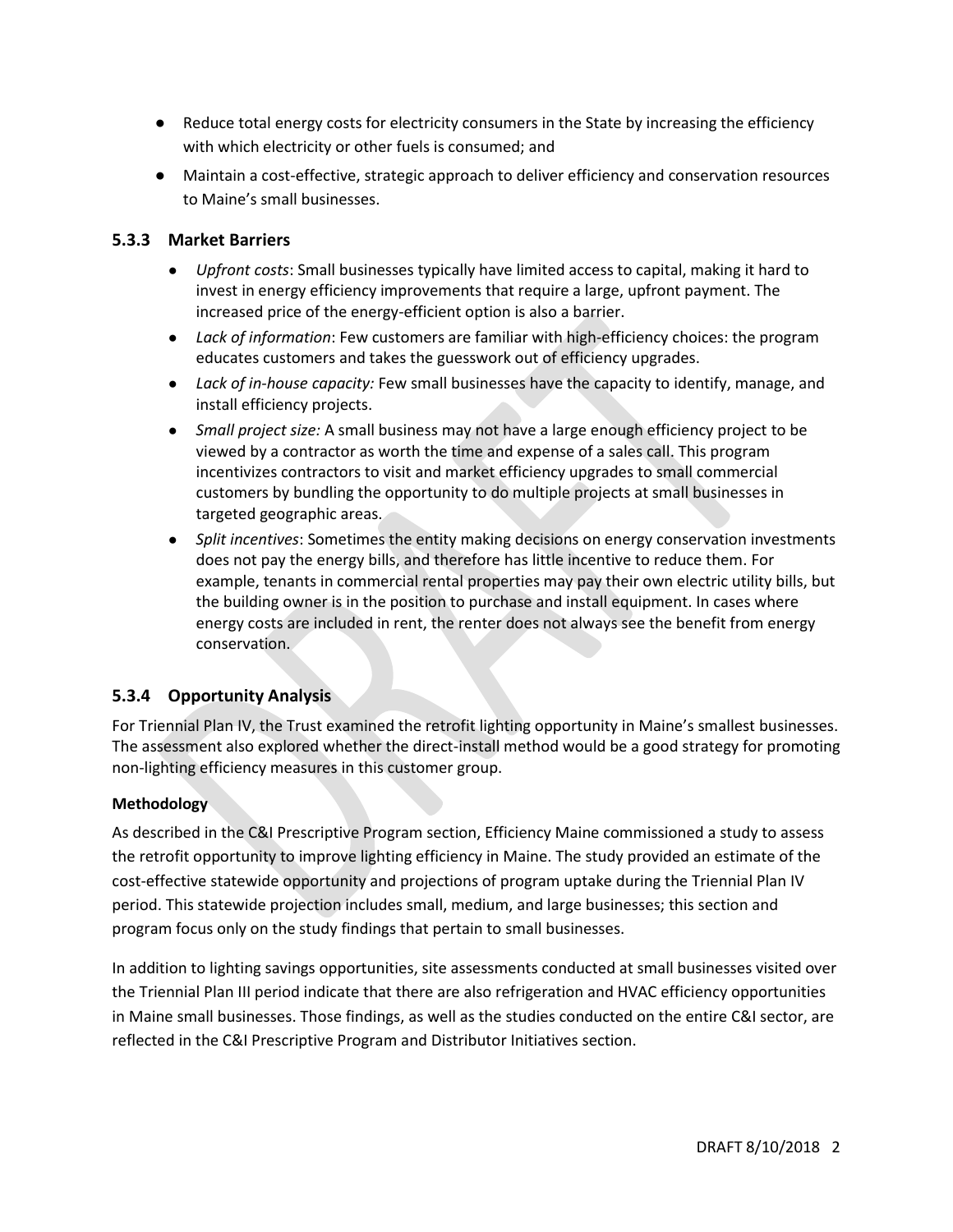#### **Findings**

The lighting study found a significant lighting efficiency opportunity in the State. Much of this opportunity resides in the numerous small businesses across Maine. This opportunity and the budget associated with it can be found in Appendix A, some in this section and some in the C&I Prescriptive Program. Because the Small Business Initiative is a direct-install program, the budget allocations are driven by the planned program outreach and the geographic locations to be targeted during the Triennial Plan IV period.

Refrigeration and HVAC measures face numerous challenges to be included in the Small Business Initiative. First, in the context of this initiative these would be retrofit measures, which carry a significantly higher burden in terms of program cost. Second, their design and installation would require different trade professionals from those involved in lighting, and are not as good a fit for the turnkey, direct-install approach. With the possible exception of ductless heat pumps, the economies of scale achieved through the lighting options installed in Maine businesses would be more difficult to achieve with refrigeration and HVAC measures. Providing discounted HVAC measures through distributors is, at the moment, a more cost-effective approach. That said, the Trust will continue to assess non-lighting efficiency opportunities and consider direct installation or other approaches to provide enhanced incentives for small businesses with peak demand of 25 kW or less. These non-lighting efficiency opportunities are included in the budgets for the C&I Prescriptive Program and Distributor Initiatives.

## **5.3.5 Program Design**

#### **Addressing Market Barriers**

The Small Business Initiative is designed to overcome the primary barriers preventing Maine's very small businesses from implementing efficiency upgrades. The program addresses the upfront cost barrier by paying a larger percentage of the project cost than the incentive offered in other programs. In addition, the customer is only required to pay its portion of the project costs; the Trust pays the balance to the installing contractor. This arrangement means the customer does not need to "float" the full cost of the project upon completion and then wait for the incentive payment. In some areas, for smaller projects, customers may be able to pay their portion on their electric bill through on-bill financing.

The Small Business Initiative approach to incentives and delivery helps overcome split incentives between the landlord and small business tenant: many landlords and tenants are able to share the customer portion of the project costs. Limiting the program to a given region for a limited time (typically six months) helps spur action for participating businesses, and the limited-time offer may be all the more critical to spur action in situations where the tenant and the landlord are splitting the benefits.

The program addresses a lack of information about efficiency options and a lack of in-house capacity by providing turnkey assessment and installation services. Potential customers receive a free site assessment that details costs and benefits of lighting upgrades; if the customer is interested in upgrading, a qualified Small Business Initiative I contractor will complete the installation. Customers are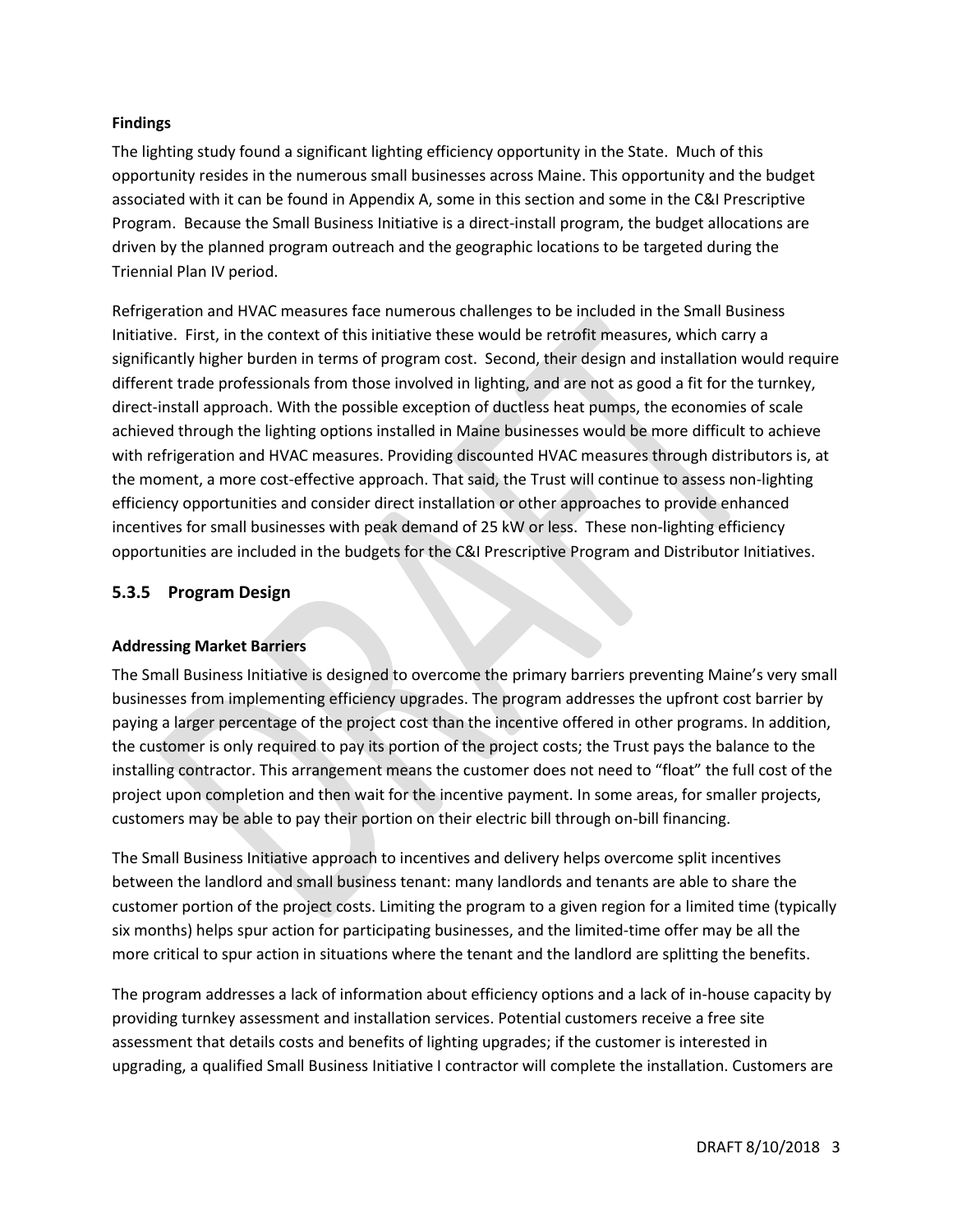not required to identify opportunities or identify contractors, simplifying the process and allowing customers without in-house project management capacity to participate.

Small General Service customers are the focus of this program because these small businesses' efficiency projects may not be large enough to be viewed by a contractor as worth a sales call. This program incentivizes contractors to visit these small commercial customers by bundling a number of small businesses together in one targeted geographic area and negotiating attractive pricing for lighting products. The program will continue to use procurement mechanisms to ensure the lowest costs possible for the direct installation of efficiency measures.

## **Measures Promoted**

Eligible measures will continue to include LED lamps and fixtures and lighting controls for both interior and exterior applications. In addition, the Trust will continue to collect site-specific data regarding refrigeration, compressed air, and HVAC equipment, to inform consideration of expanding future eligibility of program measures.

## **Incentives and Financial Considerations**

This program model offers the small business owner a free initial, on-site assessment of select efficiency opportunities, a proposal with recommended energy-efficient upgrades, and the installation of chosen measures. This turnkey approach is paired with efficiency incentives that are higher than those offered through the C&I Prescriptive Program. The combination of direct installation and higher incentives helps overcome the greater number of barriers experienced by small businesses upgrading to efficient equipment. In some regions, the program also offers on-bill financing in cooperation with the electric utility.

To support the program, the Trust will choose an equipment distributor through a competitive bid process, and contractors who commit to a timely direct installation of select measures. Equipment distributors will be invited to participate in periodic, competitive bids for equipment; those bids will set the price for a given equipment list, for a specified region, for a limited period of time.

#### **Marketing and Outreach**

Geographic targeting is a significant component of the marketing campaign: the Trust attempts to create a local "buzz" in a given region to interest potential customers. In the past, the program has mailed information to eligible customers in a given region, advertised in local papers, and worked with local business leaders to announce the opportunity to the small business community. These strategies will continue to be a focus of the Small Business Initiative's marketing and outreach. Other marketing tactics have included working with iconic local businesses to participate in the program; these local businesses then host business-to-business events and act as case studies in targeted mailings or advertisements.

Through customer lists provided by the local electric utility, the Trust also conducts direct outreach to eligible customers. This includes phone calls, on-site sales calls, and targeted mailings. Participating contractors and distributors also identify potential customers and conduct outreach and sales calls.